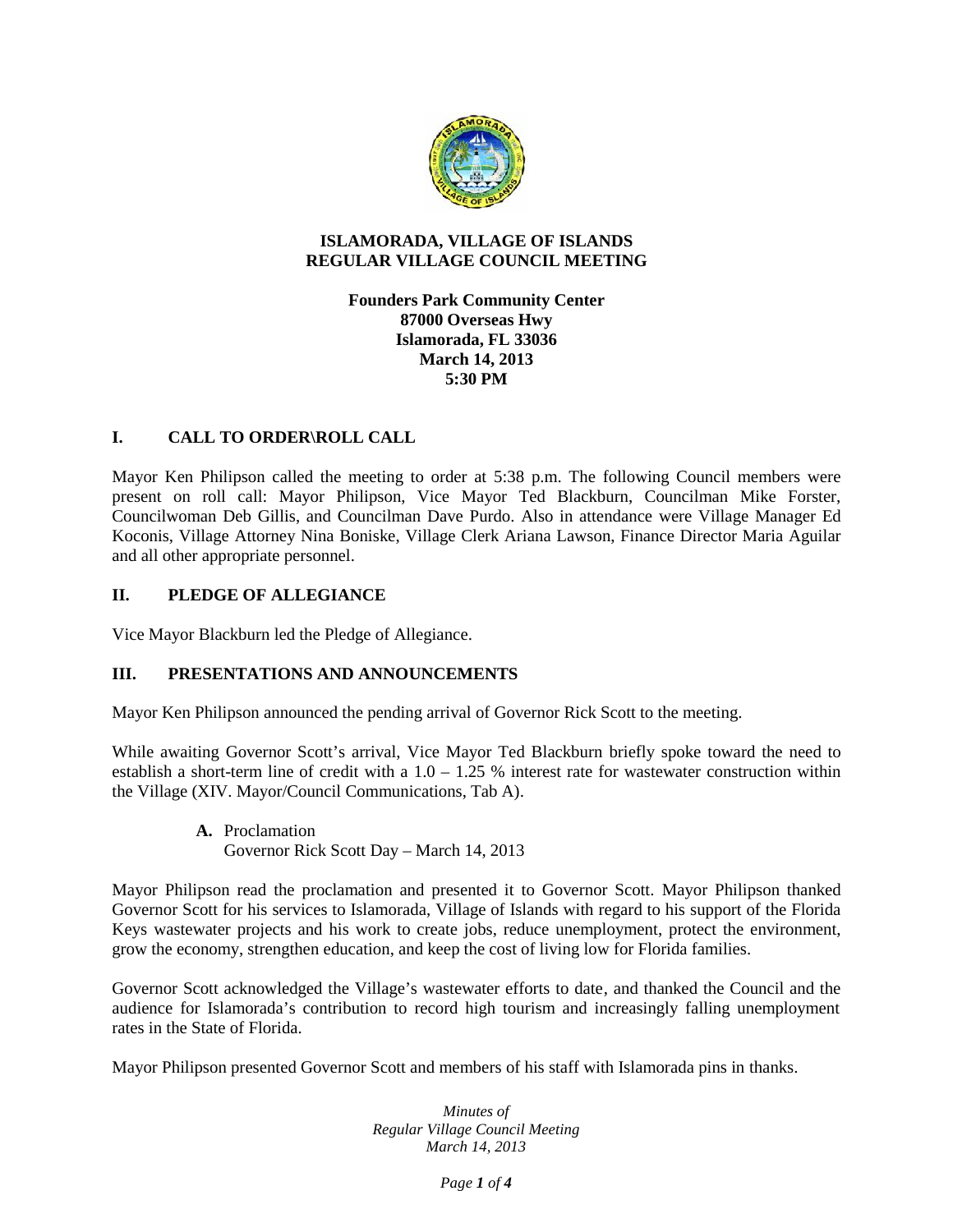Council participated in a photo opportunity with Governor Scott prior to his departure.

At the request of Village Attorney Nina Boniske, Council resumed discussion of Tab A under XIV. Mayor/Council Communications.

# **IV. PUBLIC COMMENT**

Mayor Philipson opened up public comment.

Wayne Bell, Islamorada, expressed concern over the status of wastewater construction in Venetian Shores during pending litigation between the Village and Venetian Shores homeowner James Bellizzi.

Stan Margulies, Islamorada, urged Council to investigate misinformation allegedly being communicated by Reynolds Water Islamorada.

David Guardino, Islamorada, stated that decisions regarding the provision of solid waste services should not be personal, but business. He urged Council to put the Village's solid waste services agreement out to bid. Mr. Guardino also questioned whether the design of the Middle Plantation Key wastewater collection system is flawed and, if so, whether the citizens would have to pay another assessment to ameliorate it.

Doug Rabe, Islamorada, recommended the next public wastewater meeting be held at a larger venue such as the Coral Shores High School auditorium. Mr. Rabe expressed his unhappiness with the sewer line placement on his property and other Venetian Shores homeowners' properties, rather than under the main road. He questioned whether the delay in adjusting the engineering design is related to pending litigation between the Village and Venetian Shores homeowner James Bellizzi, and he encouraged the Village to end the litigation. Councilman Purdo advised Mr. Rabe that Council continues to work toward resolving pending litigation with Mr. Bellizzi.

Mayor Philipson closed public comment.

## **V. AGENDA: Request for Deletion / Emergency Additions**

There were no deletions or emergency additions to the agenda.

## **VI. CITIZENS' ADVISORY COMMITTEE UPDATES**

There were no Citizens' Advisory Committee updates.

## **VII. VILLAGE MANAGER REPORTS AND UPDATES**

There were no Village Manager reports or updates.

## **VIII. CONSENT AGENDA**

**A.** Minutes: **TAB 1**

February 6, 2013 Village Council Joint Workshop with the Water Quality Improvement Citizens' Advisory Committee

> *Minutes of Regular Village Council Meeting March 14, 2013*

> > *Page 2 of 4*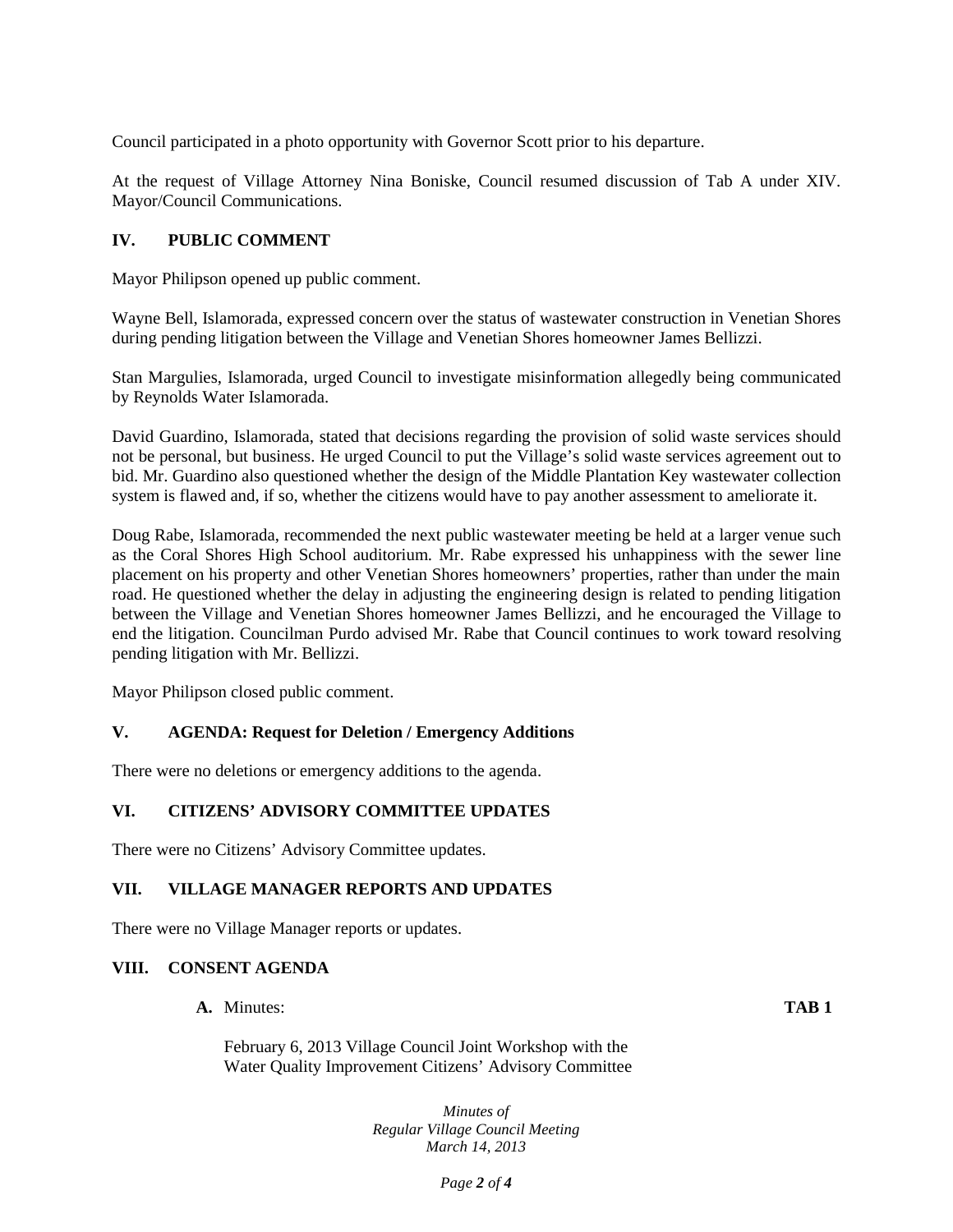February 8, 2013 Village Council Workshop – Attorney Services

February 8, 2013 Village Council Meeting Executive Session (Case No. 2006-CA-43-P)

February 14, 2013 Regular Village Council Meeting

Councilwoman Gillis offered a motion to approve the consent agenda. Councilman Purdo seconded the motion. Mayor Philipson called for all in favor. The motion passed 5-0.

## **IX. ORDINANCES**

**A.** First Reading – Comprehensive Plan Text Amendment Regarding **TAB 2** Proportionate Share Mitigation for Transportation Concurrency

At Council's request, the item was deferred to the March 28, 2013, 5:30 p.m., Regular Village Council Meeting.

> **B.** First Reading – Land Development Regulations Text Amendment **TAB 3** Regarding Proportionate Share Mitigation for Transportation **Concurrency**

At Council's request, the item was deferred to the March 28, 2013, 5:30 p.m., Regular Village Council Meeting.

**C.** Second Reading – Proposed Amendment to Noise Ordinance **TAB 4**

At Council's request, the item was deferred to the March 28, 2013, 5:30 p.m., Regular Village Council Meeting.

> **D.** Second Reading – Ordinance Exempting Qualified Seniors Under **TAB 5** Constitutional Amendment VII

Village Attorney Nina Boniske read the title of the ordinance. Finance Director Maria Aguilar presented the staff report. Mayor Philipson called for public comment; there was none. Vice Mayor Blackburn offered a motion to approve; Councilman Forster seconded the motion. The motion passed 5-0.

## **X. QUASI-JUDICIAL**

There were no quasi-judicial items for consideration.

#### **XI. RESOLUTIONS**

There were no resolutions for consideration.

#### **XII. MOTIONS**

No motions were made.

*Minutes of Regular Village Council Meeting March 14, 2013*

*Page 3 of 4*